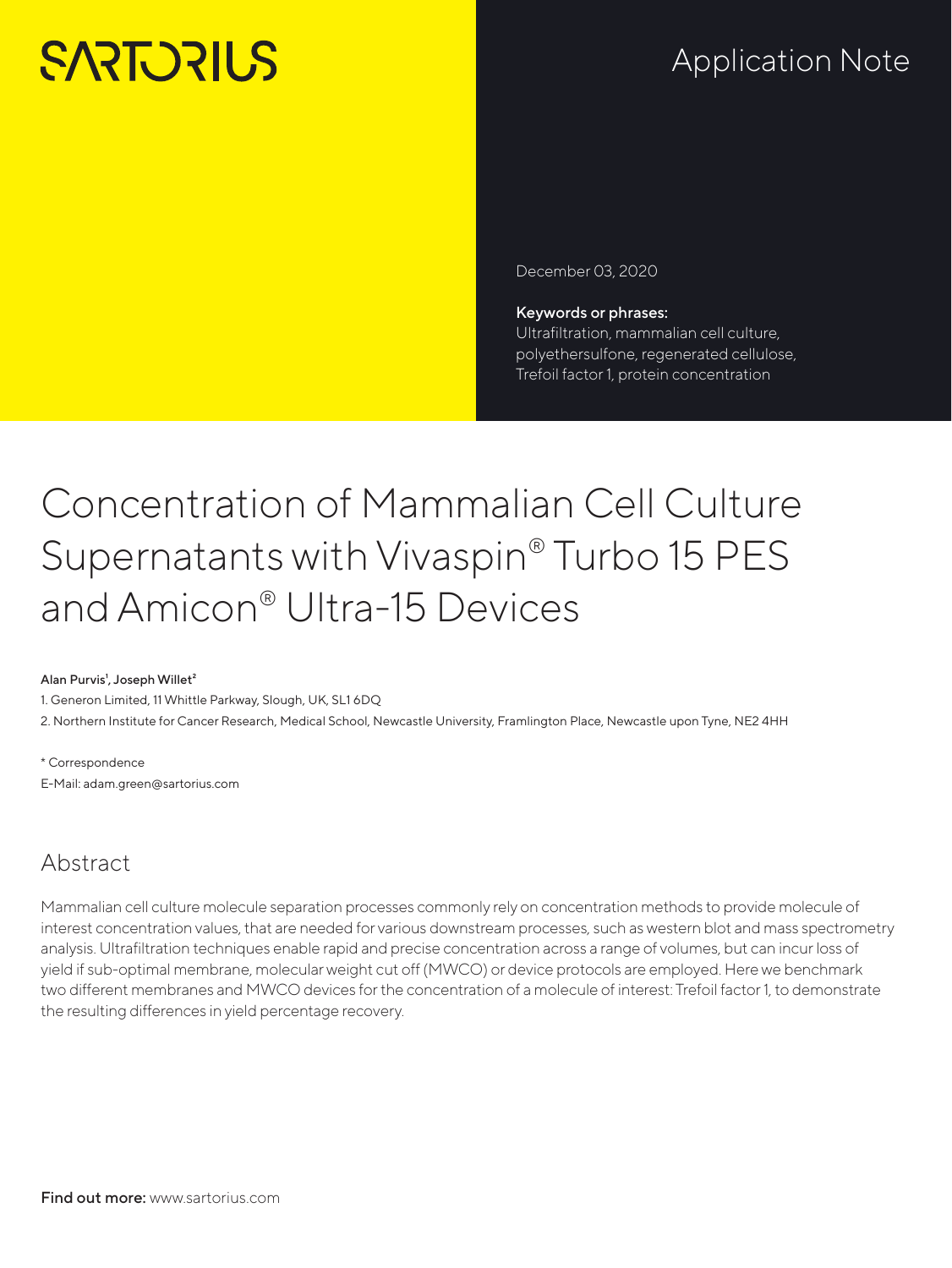## Summary

Downstream processing of Mammalian cell cultures has become increasingly critical as more laboratories move over to mammalian cell culture platforms for their recombinant protein expression. Typically a native, transient or stable cell line is generated where the protein of interest is secreted into the medium during a short period of time (from 1 to 48 hours). Multiple cell lines are often generated in parallel and tested under differing growth and expression conditions by culturing in a small well or flask. This increases efficiency by reducing time and material costs. Unfortunately, due to the low cell numbers and short expression times the secreted protein often makes up only a small proportion of the total protein content of the media. Processing of the conditioned media requires efficient high recovery ultrafiltration to provide sufficient concentrated protein for identification via various downstream processes (for example SDS polyacrylamide gel electrophoresis, Western blot, and mass spectrometry analysis). Thus enabling multiple cell lines, growth, and expression conditions to be assess in parallel both quickly and accurately prior to expensive scaling up.

Wherever possible, the smallest molecular weight cut off (MWCO) size should be used to prevent losses of low molecular weight proteins fragments. However, due to the complex nature of mammalian cell culture supernatants ultrafiltration devices can often fail resulting in high losses and low recovery rates (<5%) leaving little or no available sample for analysis.

Sartorius's Vivaspin® Turbo 15 PES ultrafiltration devices utilize a high recovery polyethersulfone membrane in comparison to Millipore's Amicon® Ultra-15 devices which utilize a regenerated cellulose membrane. Both combine the latest ultrafiltration technology with low binding materials to reduce centrifugation time and increase recovery rates with high chemical compatibility. These are critical requirements for ultrafiltration of complex samples such as mammalian cell culture supernatants. This note compares the Sartorius's Vivaspin® Turbo 15 PES with Millipore's Amicon® Ultra-15 for media concentration efficiency.

## Suggested Method

- 1. Select a Vivaspin® Turbo 15 PES or Amicon® Ultra-15 with a low MWCO (3,000 or 5,000 kDa) size for maximum sample recovery<sup>1</sup>.
- 2. Fill the Vivaspin® Turbo 15 PES or Amicon® Ultra-15 with up to 15 mL media volume ensuring the screw closure is fully sealed.
- 3. Centrifuge for the recommended amount of time at an appropriate speed for your MWCO membrane and centrifuge type (swing or fixed rotor).
- 4. Empty the filtrate container<sup>2</sup> and refill the concentrator with additional sample if required.
- 5. Centrifuge again as before (repeat until entire sample has been loaded)<sup>3</sup>.
- 6. Centrifuge until sample reaches the desired volume (typically  $0.2 - 1$  mL).
- 7. Recover the concentrate from the insert with a pipette.

#### Notes

- For some downstream trial applications it may be necessary to pre-clean the membrane with ultrapure water prior to use.
- ² Filtrate volumes should be retained until the concentrated sample has been analysed.
- <sup>3</sup> For downstream processes which have defined solvent requirements refill the concentrator with an appropriate solvent and centrifuge again as before.



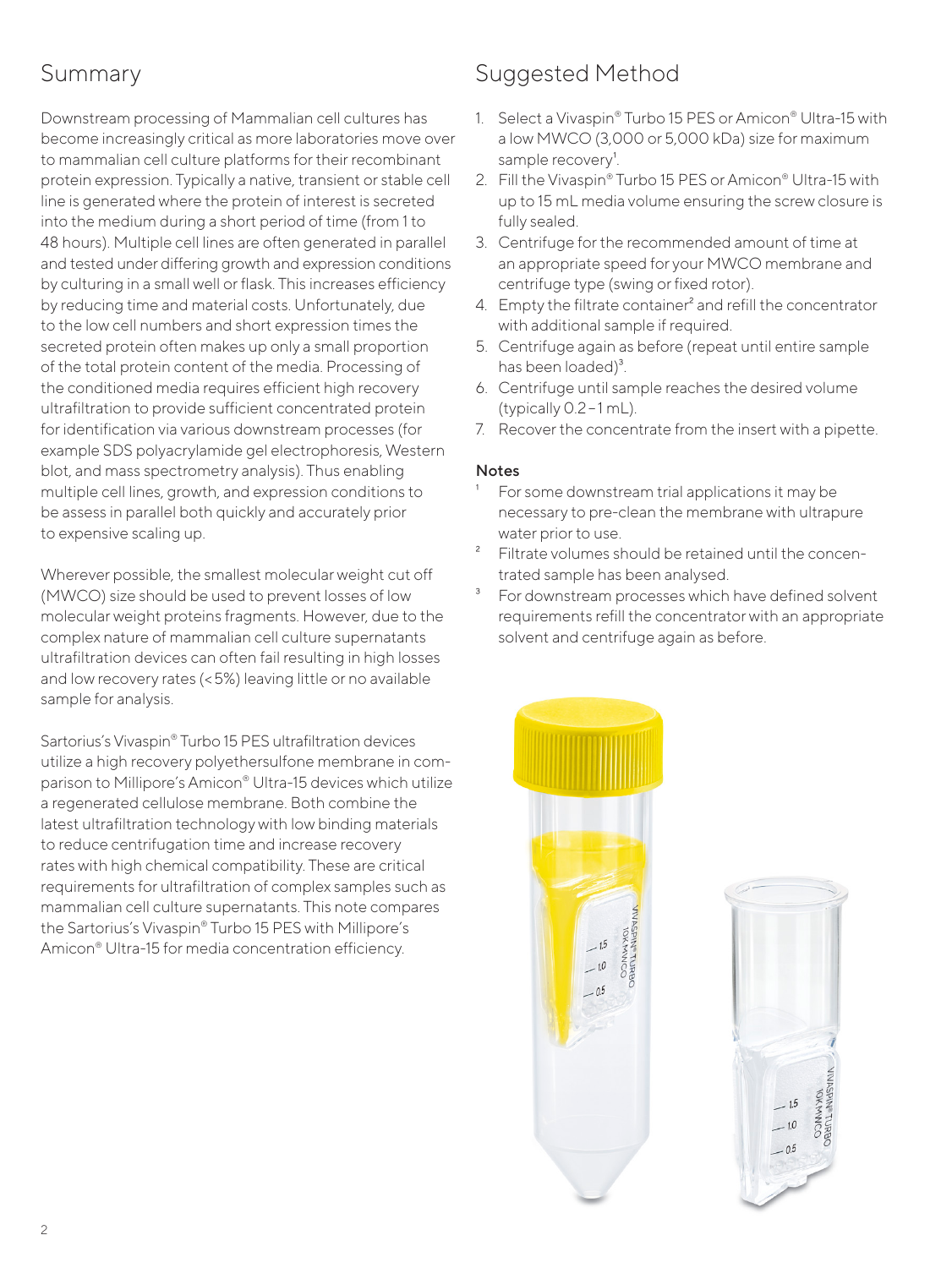## Results and Discussion

As an example, the effect of mammalian cell culture concentration was analysed for downstream Western blot analysis. An OE19 Oesophagus |gastric cardia cell line was grown to confluence in a Nunc™ T75 flask before incubating for 24 hours in 5 mL of serum free Roswell Park Memorial Institute (RPMI) media containing l-glutamine additive. The media containing the secreted protein was removed and centrifuged to remove cell debris before pooling and concentrating using either a Vivaspin® Turbo 15 PES or Amicon® Ultra-15. The total start and final protein content was calculated using the Pierce™ BCA Protein Assay Kit and a NanoDrop spectrophotometer. The Vivaspin® Turbo 15 PES showed successful ultrafiltration giving a maximal recovery rate of 61.1%, with all runs providing sufficient recovery for successful downstream identification via Western blot analysis with the appropriate antibody. In comparison the Amicon® Ultra-15 showed 4 times lower protein recovery with a 50% failure rate (on downstream identification) and maximum recovery of 23.8%. Optimum recovery was seen using a fixed angle rotor with the insert|membrane directed perpendicular to the direction of rotation (Table 1 and Graph 1).



Graph 1: Protein recovery percentage with Vivaspin® Turbo 15 PES and the Amicon® Ultra-15 over 4 parallel runs.

|                                    | Run 1                  |                              | Run 2                  |                              |
|------------------------------------|------------------------|------------------------------|------------------------|------------------------------|
| Device                             | Vivaspin® Turbo 15 PES | Amicon <sup>®</sup> Ultra-15 | Vivaspin® Turbo 15 PES | Amicon <sup>®</sup> Ultra-15 |
| <b>MWCO</b>                        | 3 kDa                  | 3 kDa                        | 3 kDa                  | 3 kDa                        |
| Start volume (mL)                  | 15.01                  | 14.98                        | 14.92                  | 14.91                        |
| Final volume (mL)                  | 0.72                   | 0.57                         | 0.64                   | 1.08                         |
| Centrifuge type                    | Swing bucket           | Swing bucket                 | Swing bucket           | Swing bucket                 |
| Total centrifugation<br>time (min) | 60                     | 60                           | 60                     | 60                           |
| Times concentrated                 | 20.8                   | 26.3                         | 23.3                   | 13.8                         |
| Percentage recovery (%)            | 43.4                   | 6.9                          | 19.1                   | 4.9                          |

|                                    | Run 3                  |                              | Run 4                  |                              |
|------------------------------------|------------------------|------------------------------|------------------------|------------------------------|
| Device                             | Vivaspin® Turbo 15 PES | Amicon <sup>®</sup> Ultra-15 | Vivaspin® Turbo 15 PES | Amicon <sup>®</sup> Ultra-15 |
| <b>MWCO</b>                        | 5 <sub>kDa</sub>       | 3 kDa                        | 5 kDa                  | 3 kDa                        |
| Start volume (mL)                  | 15.39                  | 14.68                        | 15.00                  | 14.82                        |
| Final volume (mL)                  | 0.29                   | 0.55                         | 0.18                   | 0.50                         |
| Centrifuge type                    | fixed angle            | fixed angle                  | fixed angle            | fixed angle                  |
| Total centrifugation<br>time (min) | 130                    | 330                          | 130                    | 330                          |
| Times concentrated                 | 53.1                   | 26.7                         | 83.3                   | 29.6                         |
| Percentage recovery (%)            | 44.5                   | 13.1                         | 61.1                   | 23.8                         |

Table 1: Protein recovery details from 4 parallel runs using the Vivaspin® Turbo 15 PES (polyethersulfone membrane) and the Amicon® Ultra-15 (regenerated cellulose membrane).